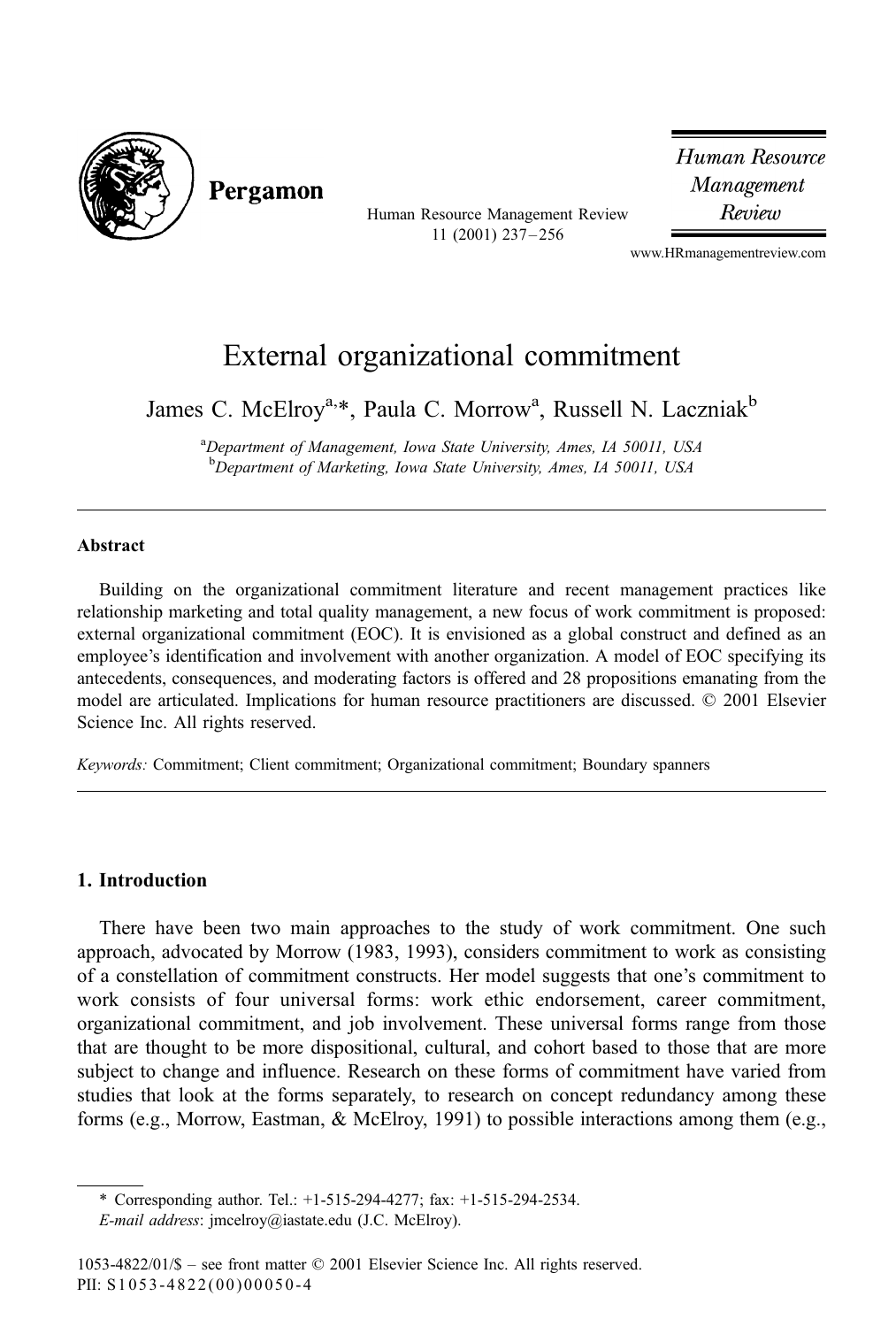Blau & Boal, 1987, 1989), to Blau's attempt to develop a comprehensive measure of commitment (Blau, Paul, & St. John, 1993).

A second approach to the study of work commitment is a constituency approach. This approach suggests that a reference point is a necessary ingredient in understanding employee commitment. For example, rather than attempting to analyze an employee's commitment to an entire organization, this approach contends that it is more meaningful to examine an individual's commitment to specific constituencies within the organization separately (Brown, 1996). Reichers' (1985) work on commitment to top management within organizations, Zaccaro and Dobbins' (1989) research on commitment to one's work group, and Becker's (1992) investigation of multiple intraorganizational foci of commitment (i.e., commitment to top management, supervisor, work group) exemplify this line of reasoning.

A goal of this paper is to extend both of these perspectives by looking at external organizational commitment (EOC), or the commitment — loyalty if you will — that an employee of one organization has toward another organization. This involves taking the idea of commitment toward a specific constituent and extending it to the forms of commitment beyond the boundary of a particular organization. As will be discussed, commitment to multiple organizational targets is commonplace in many business settings, especially where organizational representatives serve as boundary spanners with other client organizations (e.g., advertising agencies, accounting organizations, banks and financial service organizations). However, no attempt has yet been made to examine the antecedents or consequences of cultivating strong EOC among boundary-spanning employees.

The idea of being committed toward an external organization is not completely novel, given the long-term interest in union commitment (e.g., Fullagar & Barling, 1989; Gordon, Philpot, Burt, Thompson, & Spiller, 1980). In addition, the marketing and management literatures have demonstrated a renewed interest in the development of interorganizational relationships. For example, the shift from "transactional marketing" to "relationship marketing" is predicated on building long-term enduring relationships with customers (Gronroos, 1990), "to create involvement and product loyalty by building a lasting bond with the customer" (Copulsky & Wolf, 1990, p. 17). The concept of building relationships with external constituents has been extended from building customer loyalty to building working partnerships between organizations, developing strategic alliances between companies, managing just-in-time relationships, and enhancing commitment among members of a distribution channel (Dyer & Singh, 1998; Kim & Frazier, 1997). Interest in these relationships has also been heightened in the management arena by the adoption of total quality management principles that stress close relationships with external customers (Dean & Bowen, 1994) and by research relating the importance of psychological and physical closeness of boundary-spanning employees and customers to customer satisfaction (Pugh, 1999; Schneider, White, & Paul, 1998). All of this research, however, is predicated on building commitment between organizations.

The purpose of this paper is to examine EOC, more formally defined as an employee's identification and involvement with a client organization (e.g., a supplier, customer, or partner organization). Thus, rather than examining organization-to-organization commitment, the present paper focuses on an individual's level of commitment toward an organization external to the one in which he/she is employed. In doing so, we will use Reichers' (1985) notion of